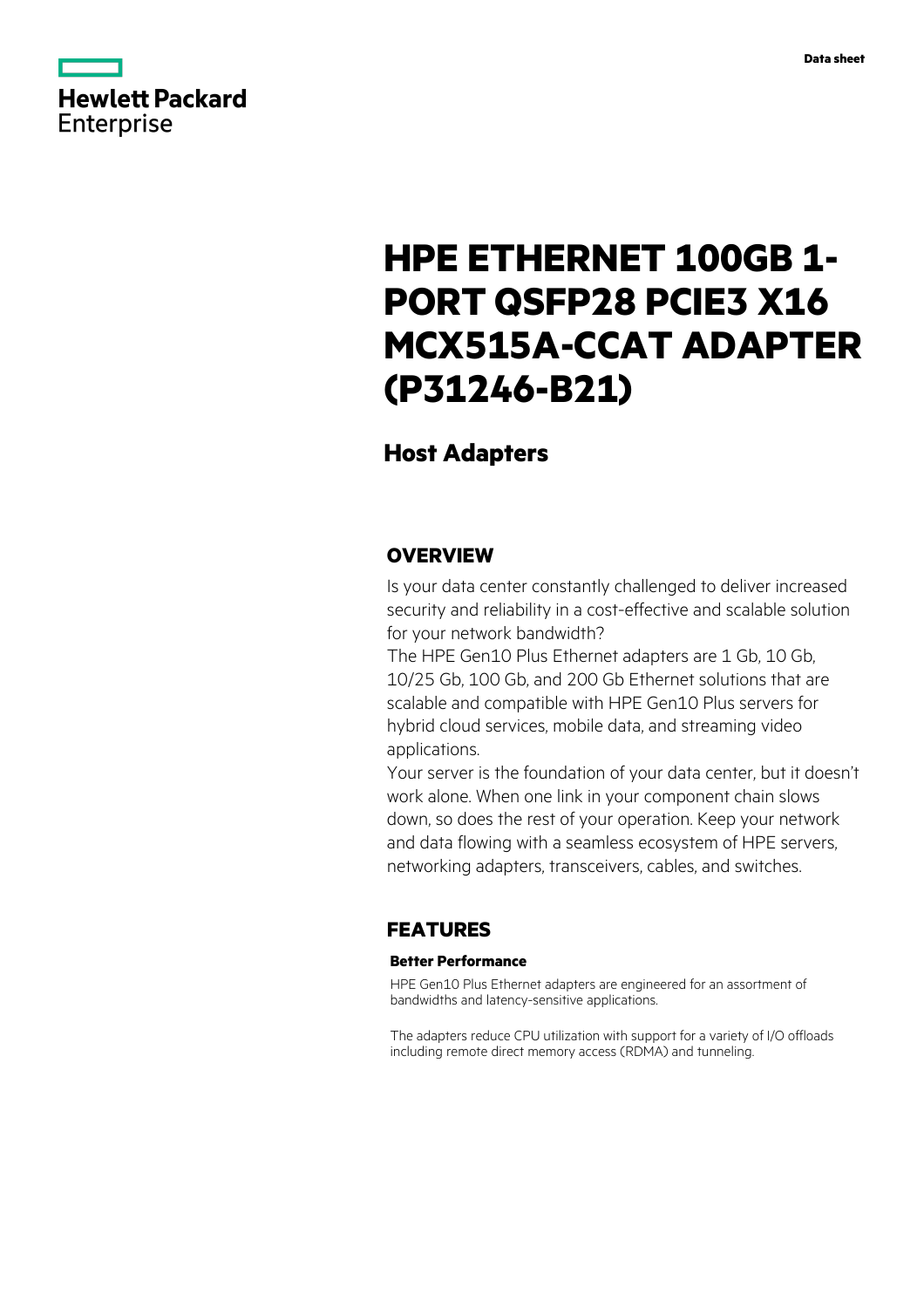### **Reliability and Security**

HPE Gen10 Plus Ethernet adapters authenticate updates for NICs, and help ensure that signed firmware is correct and trusted to reduce rogue firmware installation.

The adapters protect applications, data, and server infrastructure by authenticating digitally-signed firmware via a root-of-trust architecture.

# **Technical specifications HPE Ethernet 100Gb 1-port QSFP28 PCIe3 x16 MCX515A-CCAT Adapter**

| <b>Product Number</b> | P31246-B21 |
|-----------------------|------------|
| Data rate             | 100 Gb     |
| <b>Bus type</b>       | PCle3 x16  |